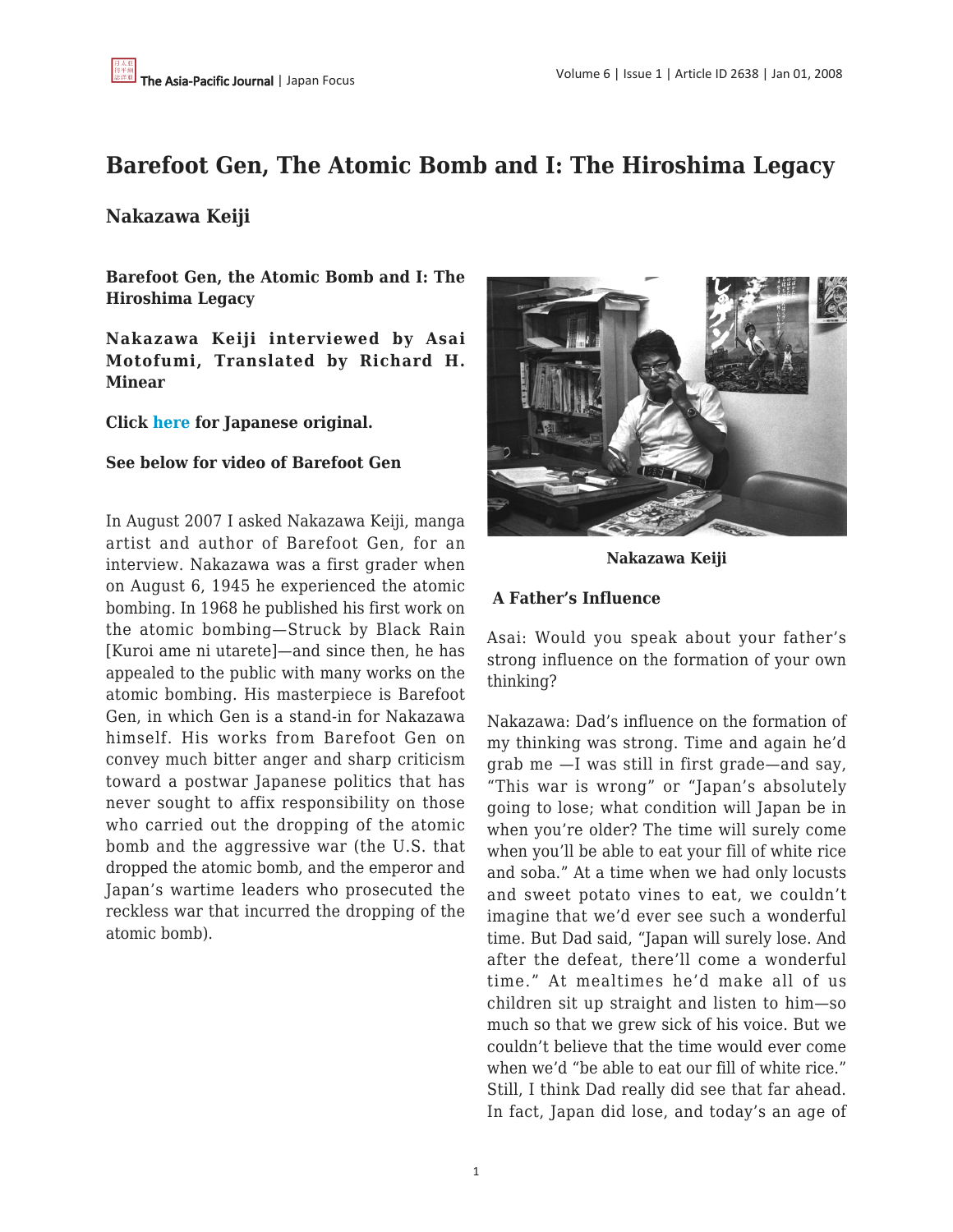# gluttony.

During Dad's visits to Kyoto, he talked, I think, with a leftwing theater group. In his youth he had gone to Kyoto and studied Japanese-style painting of the Maruyama Okyo school and lacquerwork. He was always going to Kyoto, he belonged to Takizawa Osamu's new theater, and he appeared on stage. He performed at Doctors' Hall in Hiroshima's Shintenchi, and he appeared in such things as Shimazaki Toson's Before the Dawn [Yoakemae, 1929-1935] and Gorki's The Lower Depths. The new theater was leftwing, so it was of course under surveillance by the authorities, and from what I hear, right across from the theater office the Thought Police kept an eye on everything—"Who went in?" One day they rounded everyone up.

That day I was really frightened. It was the most frightening thing my child's mind ever encountered. I was about five. Her hair in disarray, Mom trembled, and seeing her, I thought something terrible had happened to our family. Dad had been taken away. I still can't forget the fear I felt at that moment. The year was 1944.

Dad was taken away and didn't come back. I asked Mom, "Why hasn't Dad come home?" She lied to us. Told us he'd gone for his military physical. But it lasted too long. It was nearly a year before he returned. Later, when I asked members of the troupe, he was shoved into a detention center and hazed a good bit. He came back with teeth loose and broken. When they're given food with salt, people can function; but given food without salt, they lose heart. I asked the members of the troupe and learned that that's the food he was given, and he was tortured, too; he came home despondent. Even after he came home, he still told us what he had before: "This war is wrong." Dad was a stubborn and headstrong man. Even under torture he never recanted. Dad's younger brother stood surety for him, and he could come home. It was the end of 1944.

With Mom he built a new home in Funairi Honcho, and that's where we lived.

# **Thumbnail sketch of his mother:**

Mom was a dandy. One of her classmates was named Eda, and according to

Auntie, Mom wore pleated skirts, rode in cars, went to the movies, went to cafes—"Your mother lived a comfortable life in her youth." But after coming as a bride to the house of an artist and having many children, she got angry when I drew pictures. Must have thought, I'll never let him be an artist. She may have been fed up with Dad, who was an artist. Her family name was Miyake, and the Miyakes manufactured children's bicycles. That such an affluent woman and my artist father married—there must have been some karma linking them. Perhaps their temperaments matched.

## **The Nakazawa family:**

I was the third son, after two brothers and one sister. After me came a brother and an infant sister born on the day of the atomic bomb. On the day the atomic bomb was dropped, Mom was in her ninth month, her tummy large. Dad's attitude toward the children was consistent throughout. My oldest brother did extremely well in school, and his teacher said, "Please let him continue his education." Dad apparently got angry and was caustic: "A tradesman doesn't need education." Mom intervened, and Dad said, "Since you speak so highly of him, we'll let him go," and he entered Fourth Higher School. Mobilized out of school, he went to the naval armory at Kure and did welding. Worked on a section of Battleship Yamato. He prided himself on actually having inserted his entire body into the Yamato's artillery turret. He's still in good health, lives in Kichijima.

My second oldest brother was then a third-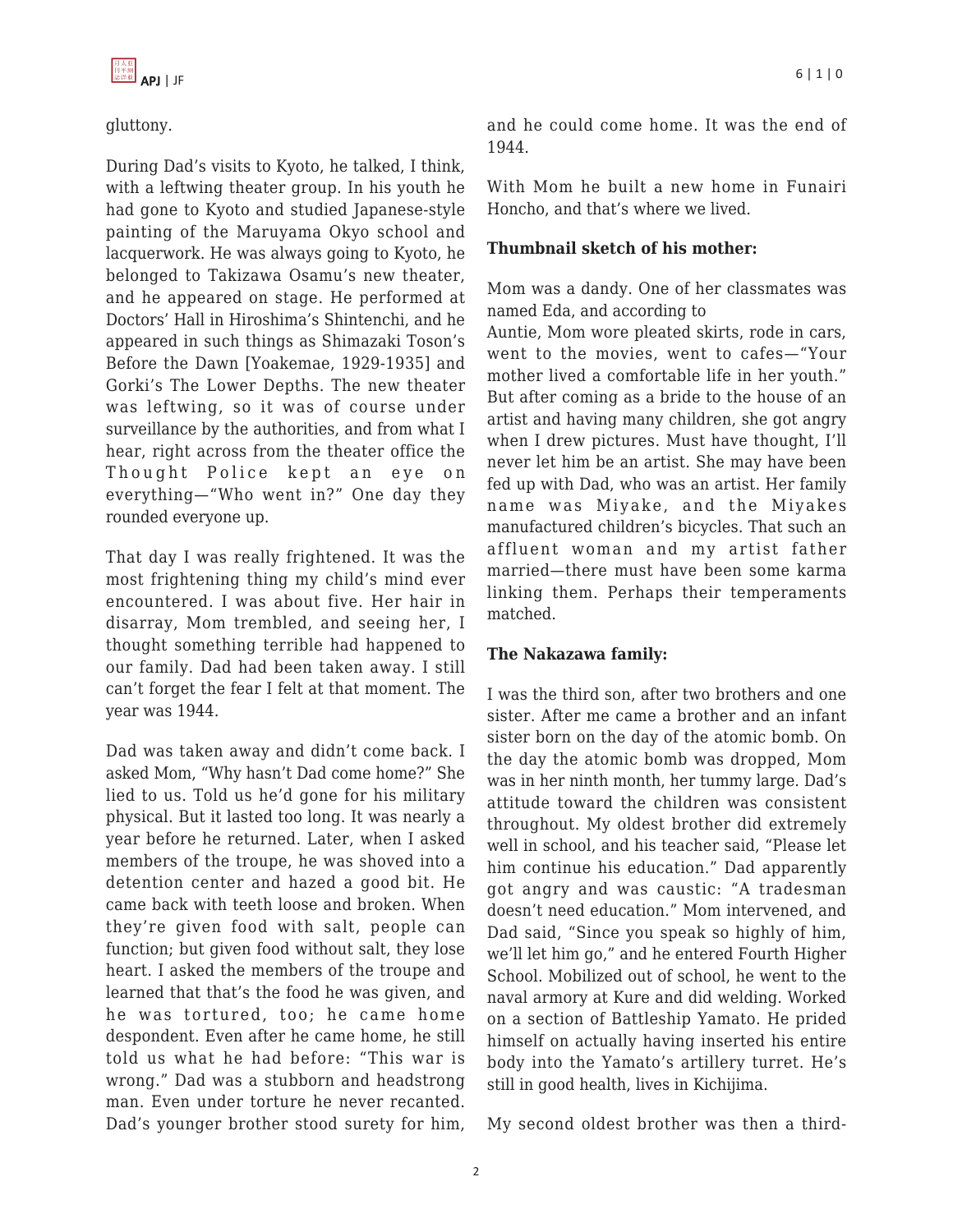

grader. Back then, school evacuations began with third grade. I envied him, thinking that if you went to the countryside, you'd probably be able to eat your fill. But a letter came, and in it he moaned that he was getting thinner and thinner and please send soybeans. So I heard Dad say more than once, "I wonder if we should bring him back." It was just before the atomic bomb. Had Dad brought him back, they'd have died together in the atomic bombing. Even if you went to the countryside, you couldn't eat your fill: I realized that keenly.



**The atomic bomb explodes**

#### **The death of his father and the others:**

What differs about the death of my father from Barefoot Gen is that I myself wasn't at the scene. Mom told me about it, in gruesome detail. It was in my head, so in the manga I decided to have Gen be there and try to save his father.



**Gen's father's death**

Mom always had nightmares about it. She said it was unbearable—she could still hear my brother's cries. Saying "I'll die with you," she locked my brother in her arms, but no matter how she pulled, she couldn't free him. Meanwhile, my brother said, "It's hot!" and Dad too said, "Do something!" My older sister Eiko, perhaps because she was pinned between beams, said not a thing. At the time, Mom said, she herself was already crazed. She was crying, "I'll die with you." Fortunately, a neighbor passing by said to her, "Please stop; it's no use. No need for you to die with them." And, taking her by the hand, he got her to flee the spot. When she turned back, the flames were fierce, and she could hear clearly my brother's cries, "Mother, it's hot!" It was unbearable. Mom told me this scene, bitterest of the bitter. A cruel way to kill.

Later Mom instructed me to go back and retrieve their bones, and with my oldest brother, I went back, taking bucket and shovel, and dug in the place Mom specified. My younger brother's skull was where Mom said it would be. A child's skull is truly a thing of beauty. But when under a hot sun I held that skull, I felt the cold and truly shuddered. My hair stood on end when I realized his head had sizzled and burned with him not moving at all. Then, in the 4½-mat room we found Dad's bones, and in the 6-mat room in back, my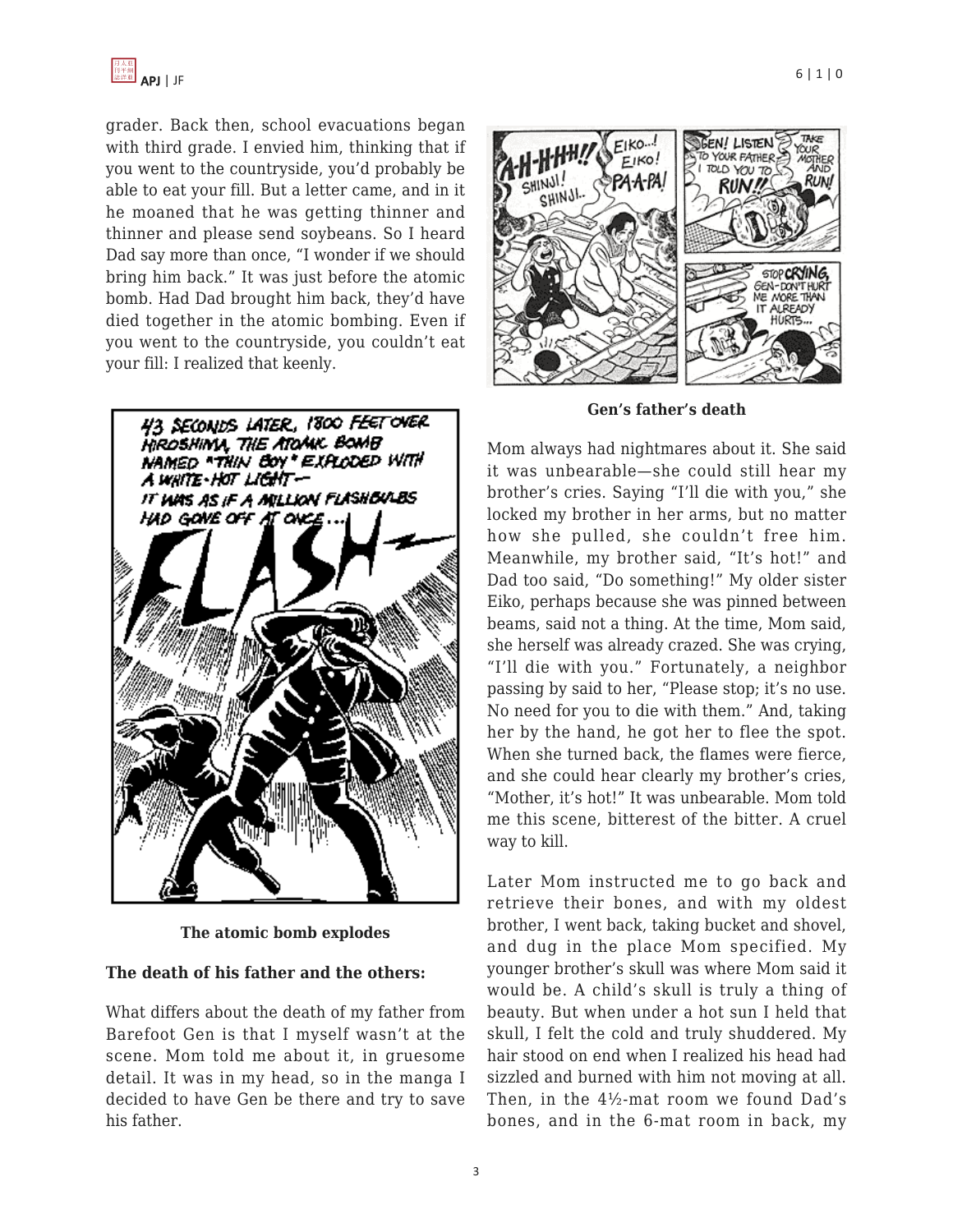oldest sister's bones. A girl's skull has an expression. Hers was truly gentle: "Ah, even bones have expressions." Mom said, "Eiko was lucky. She died instantly; hers was a good way to die."

When we went to retrieve their bones, the stench of death filled the air thereabouts. Because they hadn't all burned up. There were still bodies lying about. In every tank of firefighting water people had jumped in and were dead. What surprised me the most was that right to the end they'd exhibited human emotions: out of love, a mother held her child tight. Her corpse was bloated, swollen from being in the water, and the child's face was sunk into the mother's flesh. When I approached Dobashi's busy streets, corpses filled every water tank. That's where the pleasure quarter was—they'd all probably still been asleep when the bomb hit. So engulfed in flames, many of them must have jumped into the water tanks. My oldest brother and I decided to return through the city, and Hiroshima's seven rivers were all full of bodies. As I depicted it in the manga, the bellies were all swollen. Gas developed, and the bellies broke open because of the gas. Water poured into those holes, and the corpses sank.

couldn't open your eyes. And they attacked you! Despite the atomic bomb, flies bred. It's strange, but maggots are really quick. In no time at all they were everywhere. Horrible, really. And that maggots should breed like that in human bodies! If you wondered what that was moving in the sky, it was a swarm of flies. The only things moving in Hiroshima were flames as corpses burned, and flies as they swarmed.





**The dead**

The thing that horrified me most was that maggots bred and turned into flies. There were so many flies! It became so black you almost **A child clings to mother whose wounds bred maggots 11 days after the bomb. Drawing by Ichida Yuji.**

## **Growing up in postwar Hiroshima**

I switched to Honkawa Primary School, and in summers we dove off Aioi Bridge. In the band of urchins, it was bad form not to dive headfirst. If you jumped feet first, they said, "He's no good." So even though it was crazy, we dove headfirst. Dive off the railing, and you glided along the bottom. Where there was a river of white bones. Even now if you dig there, you'll turn up a ton of bones. Those areas have never been swept, and even now there must be lots of bones buried in the sand.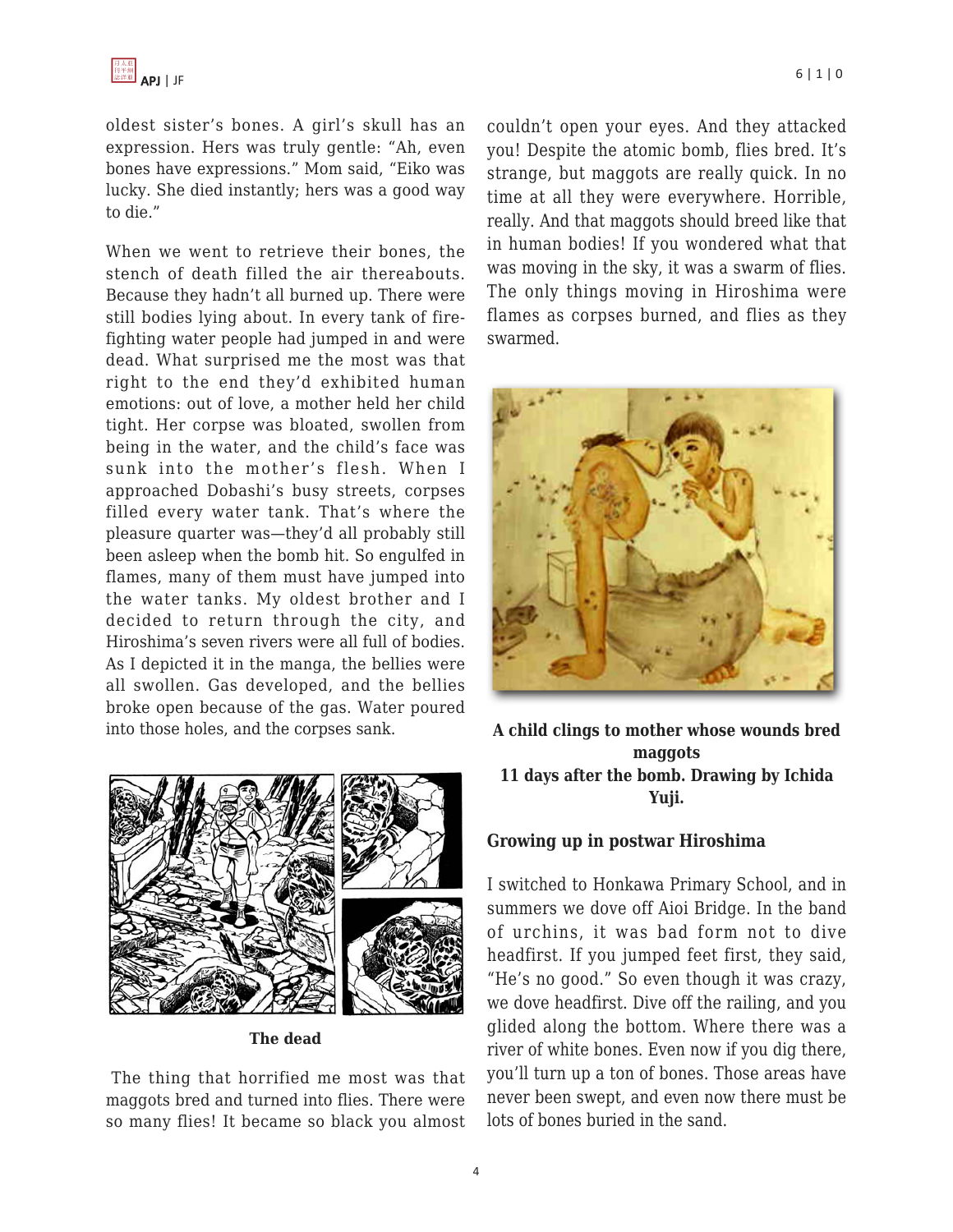

**Aioi bridge after the atomic bomb.**

The atomic bombing was terrible, of course, but we also suffered afterward from hunger. For a while we stayed in Eba. After the war the food shortage was really severe. At the river's mouth in Eba, when the tide went out, there stretched an array of rib bones. If you dug under the rib bones, there were lots of shortnecked crabs. They fed on the bodies. Lived off of human beings. We gathered the crabs for all we were worth and with them appeased our hunger. Would you say we were blessed by the sea?—there were the seven rivers, and it really helped us appease our hunger.

I was bullied a lot because I wasn't from Eba. Surrounded by local urchins and called, "Outsider! Outsider!" I had burns, and when I was struck there, bloody pus came spurting out. The brats just laughed. Had it been one on one, I'm confident I'd never have lost, but since they bullied in a group, I had to put up with it. I feel I saw real human nature—rejecting the outsider. Helping each other—that's an illusion. Because they bullied in a bunch. So I feel I saw the real nature of the Japanese.

Mom was hauled off to the police box for stealing an umbrella she didn't steal and forced to write an apology. She said, "We've got the one room—six mats, so go ahead, search all you want," but the guy who reported her said,

"She's a sly cat from the city, so I'm reporting her!" I can never forget how Mom was made to write an apology. Had I been an adult, I would have jumped on him and given him a beating, but watching how things went, I felt sorry in my child's mind for Mom, who was in tears as she wrote, "I'll never take anything again!" and then signed her name. That guy did it to harass her. I would have been killed had we stayed in Eba, and we had to flee; so scavenging lumber from the military barracks, we built a hut in today's Honkawa—then it was called Takajo—and set out on our postwar life.

Hiroshima was famous for needles: sewing machine needles, dressmakers' pins, and the like. Seems there's an art to sorting these needles. Mom had done it as a child and got work in a reopened needle factory, and that was the source of our postwar income. My oldest brother knew welding from his time as a mobilized student and earned some money working in a local plant. He said, "I wanted to go to the university," and complained, "Dad died, so I couldn't." I found it truly unbearable. But Mom got angry: "There was no alternative!"

In the last analysis I was raised by Mom and my brother. From first grade on I cooked. It was a duty; I had to. It wasn't like today's cooking with gas. I worked the bellows to get the firewood burning, then cooked. Sliced sweet potatoes into a bit of rice—that's what I had to do, my duty. Mom worked. So my next older brother and I took turns cooking.

I entered kokumin gakko [grade school, 1941-1946] in 1945. I was the last to enter kokumin gakko. All my primary school years we lived in Takajo. I graduated from Honkawa Primary School. Since it was the only school that didn't go up in flames in the atomic bombing, pupils came from all over the city. The ABCC [Atomic Bomb Casualty Commission] came for those pupils. Took the kids off—good research subjects. Picked them up at school by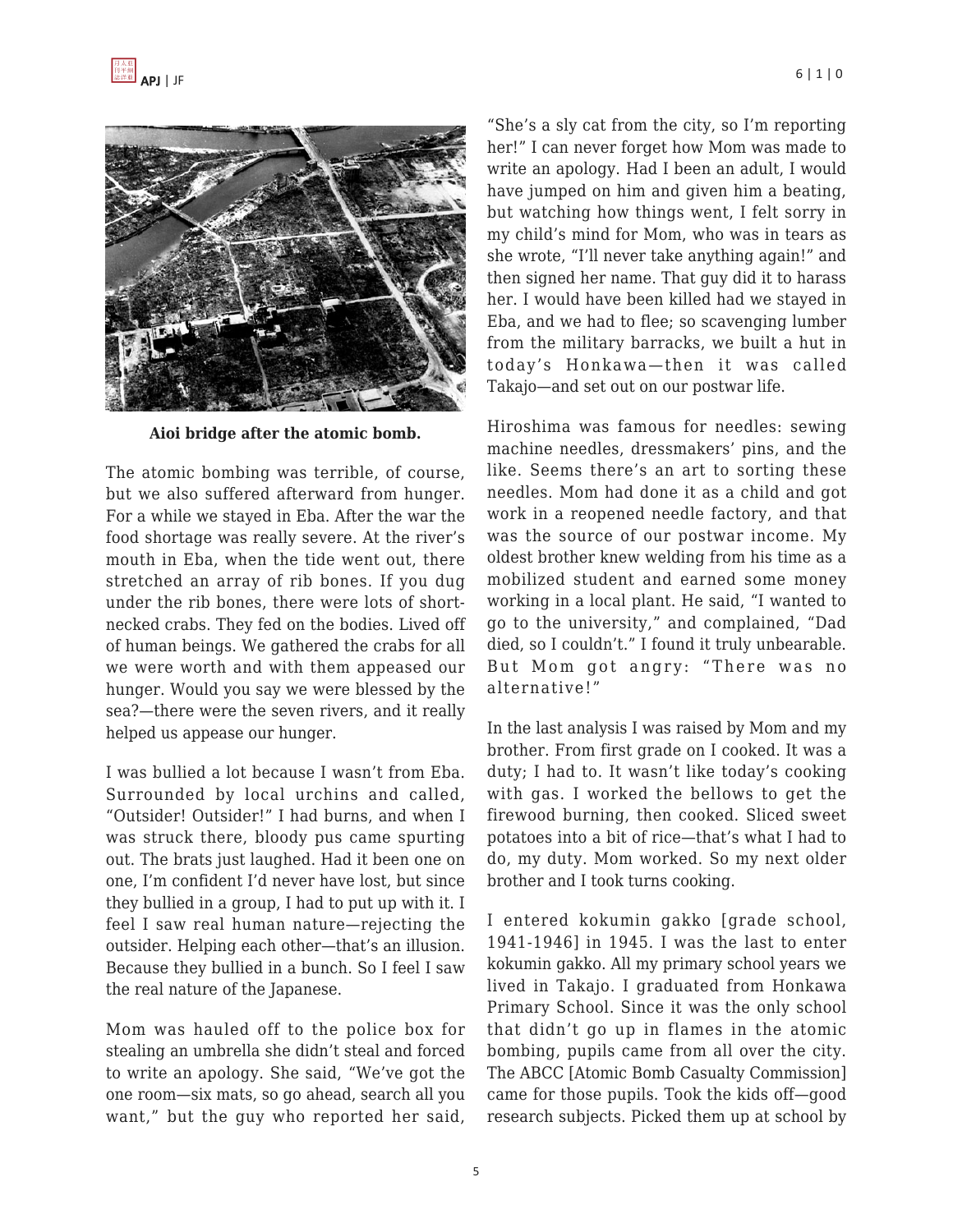car, then collected the children's stools for examination. Without parental permission—very high-handed. It began right after the ABCC was established in 1948. Honkawa Primary School students came from all over the city, so they were ideal material for the ABCC. They compared kids who had been evacuated to the country and were healthy with hibakusha, took them both off. In my child's mind I knew the ABCC was suspect. I thought that if you went there, you'd be given something delicious to eat, but I asked kids who had gone and found they got nothing. My baby sister was named Yuko. For seven years the ABCC team searched the city for her. In the seventh year they found us. "She died at four months," we told the guy, and he was disappointed. He said, "For seven years we searched for that child." The ABCC probably needed her because she was born on August 6. The ABCC—it was all about experimenting. They say the dropping of the atomic bomb saved millions of lives, but it was an atomic experiment with the war as pretext. They made atomic bombs of two types and experimented, using the war as pretext. That's U.S. sophistry. The ABCC didn't do anything for us.

#### **The Emperor's Visit to Hiroshima**

In my writings there's a fearsome anger toward power, toward rulers, and I don't trust people who say nothing about the emperor system. The emperor system--that's really what it's about. That emperor system, the horror of the emperor system, still exists today: Japanese simply have to recognize that! And I'm horrified that once again they're fanning it, pulling it out. I remember well when the emperor came to Hiroshima in 1947. I wrote about it in my autobiography. The school gave the pupils one sheet of paper each. To do what? Take a six-inch compass and inscribe a circle, then color it in with red crayon. Find a piece of bamboo and make a hinomaru flag. I asked, "What are we doing?" They said, "Tomorrow his majesty the emperor is coming; line up on Aioi Bridge." Dad had told me all about the emperor system, so I thought, "This is the guy who destroyed Dad and the whole family." I lined up in the front row. A black Ford drove up, and the emperor came wearing a white scarf in the cold wind. In that cold, I was hot as fire inside. "That guy caused us all this, killed Dad," and I wanted to fly at him. I still can't forget that impulse. The teacher said, "Say banzai! Say banzai!" "Are you kidding?" With my geta I kicked a fragment of roof tile. It hit the tire and bounced off. I was angry. I've never burned so in my whole life. So I

the emperor comes all comfortable. I really wanted to strangle the guy. Asai: In Hiroshima greeting the emperor, there

remember it well. It was cold, see. In the cold

was virtually no anger or hatred toward the emperor. Why not?

Nakazawa: Because of the prewar education. The prewar education changed the Japanese people completely. I feel acutely how horrible that education was. I'm angry: "If that guy had only swallowed the Potsdam Proclamation, there would have been no atomic bombing." He survived in comfort, that impudent, shameless guy. Some people did feel the anger I felt toward the emperor, but all of them probably died in prison. I learned from Dad: the emperor system is horrible. When I asked why should Japanese have to bow and scrape so to the emperor, Dad replied, to unify Japan. Turn him into a living god and make people worship him. That system. Since I heard things like that from early on, when I was lined up and made to shout Banzai!, I got really angry. The rage welled up. That feelings like mine didn't surface in Hiroshima was probably because Hiroshima was conservative. In Hiroshima Prefecture, there really is a prefectural trait—conservatism. Impossible. It'll be very difficult to change.

## **Marginalizing the Hibakusha**

Asai: Looking at the process in which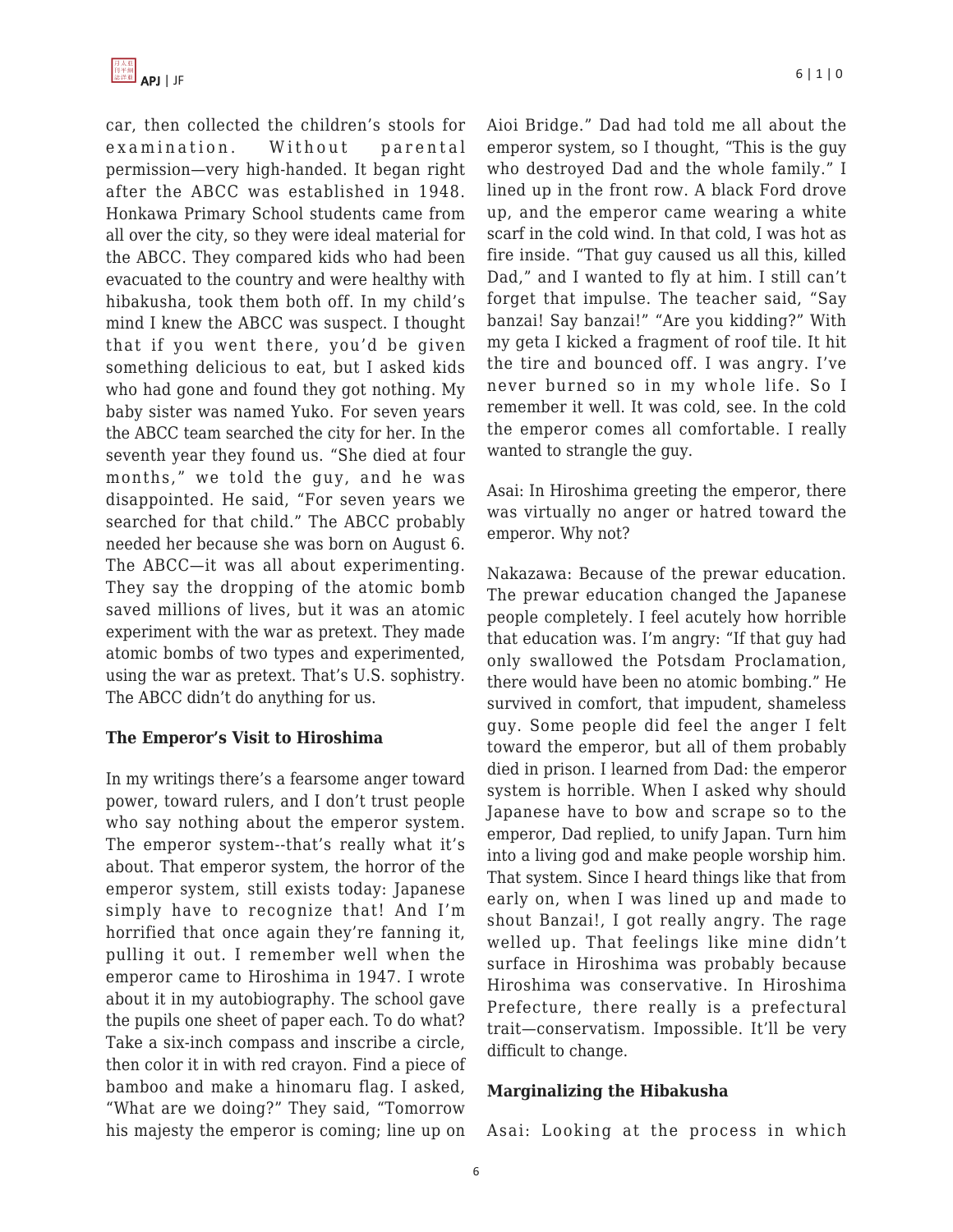Hiroshima mayor Hamai Shinzo drew up the Peace City Construction Law and set about rebuilding Hiroshima, I get the sense that it was not a reconstruction that took the hibakusha into careful consideration, that reconstruction took priority.

Nakazawa: It really left the hibakusha out. And in the Mayor Hamai era, virtually everyone was hibakusha, so maybe they couldn't think about compensation.

Asai: When you consider that the population of Hiroshima, which the atomic bombing had reduced radically, rebounded rapidly after the war, and that the 70,000-80,000 hibakusha didn't increase, it was the increase of nonhibakusha—repatriates and people coming here from other prefectures—that made it possible for the population to rebound rapidly. In the "empty decade" right after the war it was the non-hibakusha who benefited from the recovery; it was a recovery in which hibakusha were chased to the fringes. That's my feeling, at least, What do you think?

Nakazawa: You're not mistaken. And in the process discrimination arose. With the discrimination, it came to be the case that you couldn't talk about having been exposed to the atomic bombing. You simply couldn't say publicly that you were a hibakusha. The discrimination was fierce. You couldn't speak out against it. I was living in Takajo, and I often heard stories, such as the neighbor's daughter who hanged herself. Discrimination. Dreadful. There were lots of incidents like that, in which people had lost hope.

## **The Lucky Dragon Incident and the World Anti-Nuclear Movement**

Asai: Ota Yoko's City of Twilight, People of Twilight [Yunagi no machi to hito to, 1955] depicts a group of hibakusha living in one household in Motomachi in 1953. It was reconstruction Hiroshima, with the hibakusha relegated to the edges. And the August 6 commemoration, too: I get the sense that from the very first it was carried out without the hibakusha as main actors. How did you, someone who was there on August 6, feel?

Nakazawa: There was discrimination, and if you emphasized the atomic bombing openly, they'd gang up on you and say, "Don't put on your hibakusha face!"—a strange way to organize a movement. When there were hibakusha on the Fukuryu-maru #5 [Japanese fishing ship, the Lucky Dragon #5, that received fallout from a U.S. nuclear test at Bikini in 1954] and it became a big issue, Ota said, "Serves you right!" Meaning, now do you get it? That's how badly hibakusha were alienated.



**Yomiuri newspaper reports on the Lucky Dragon #5, March 16, 1954**

Even if you wanted to speak, you couldn't, and if you spoke, the result was discrimination. Discrimination meant they wouldn't let you complain. An acquaintance of mine proposed to a Tokyo woman, and they celebrated the wedding in Tokyo. And no one came. There was that sense: it's risky to say you're a hibakusha. That was what the powerful wanted. Because there was discrimination, you couldn't say anything: that suited their convenience. Hibakusha were pressured not to assert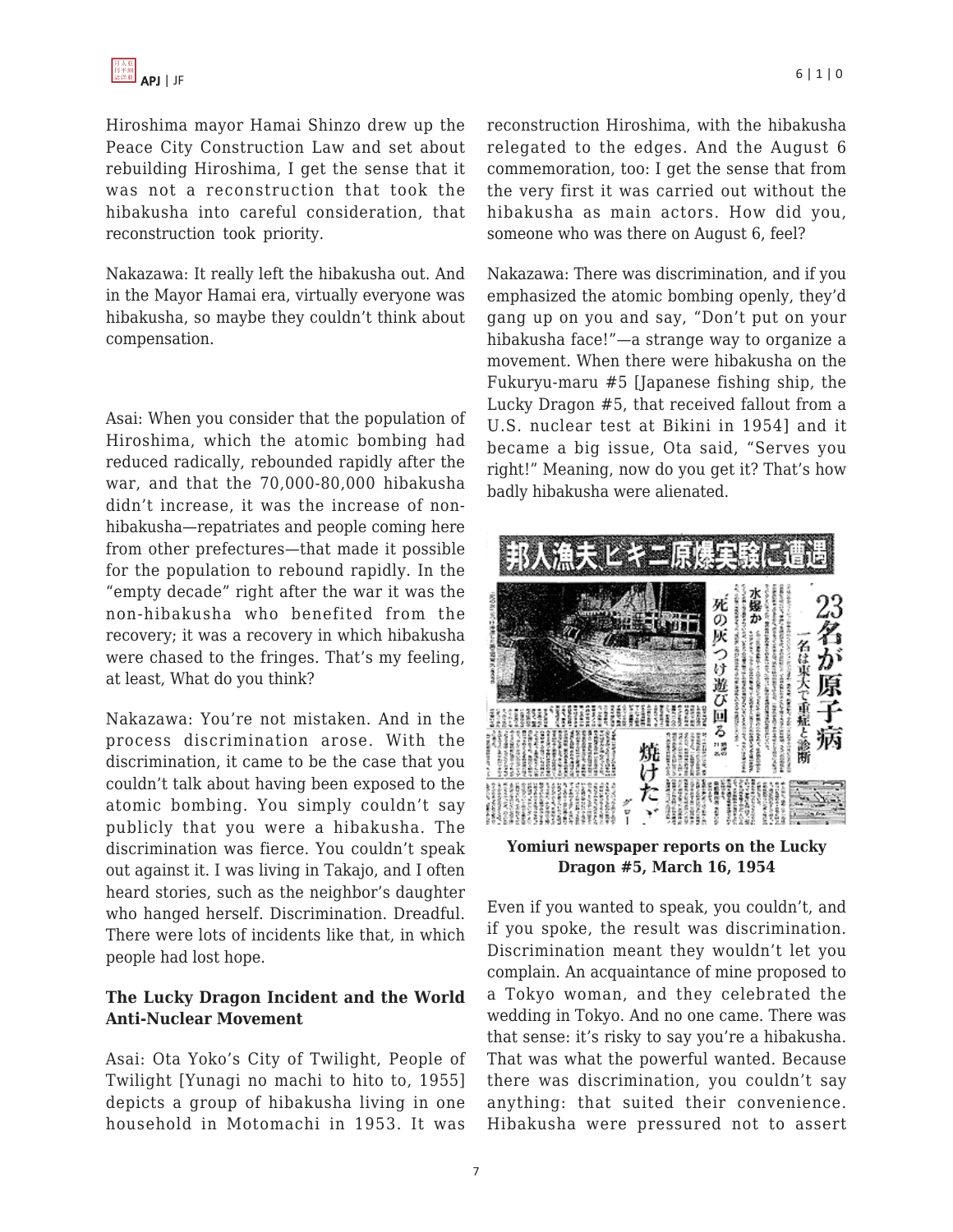themselves. Hibakusha first came to the fore at the 1955 World Convention to Outlaw Nuclear Weapons. After all, atomic tests were being carried out one after the other, and death ash was falling; maybe it was the sense of danger that did it.

The World Convention to Outlaw Nuclear Weapons broke up in 1963, and that, too, is a strange story. There were some who made the ridiculous assertion that Soviet nukes were beautiful and all other nukes bad. I couldn't buy that argument. How can it be a matter of left or right? Doesn't the goal the abolition of nuclear weapons apply to all?

Asai: At first hibakusha had great hopes of the movement to abolish nuclear weapons, and in 1956 Hidankyo [confederation of hibakusha organizations] also came into existence. But they felt great disappointment and disillusionment at the breakup of the movement to abolish nuclear weapons, were critical of it, and ended up turning their backs on the movement itself. Isn't that the case?

Nakazawa: Yes, it was. They couldn't go along with it. People like me felt, "What are these people doing?" If we joined forces for the abolition of nuclear weapons, we'd be twice as strong.

In 1961 I moved to Tokyo and, until Mom died in 1966, thought I'd never return to Hiroshima. Return to Hiroshima, and you experience only gruesome things. So I thought I'd die and be buried in Tokyo. Had Mom not existed, I might have become an ordinary yakuza or fallen by the wayside in Hiroshima; when she died, I'd accomplished something because of her. She played a major role in my life. Her death was a great shock, and I came back to Hiroshima. Thankful for Mom, I sent her body to the crematorium; I thought I knew what a human body that's been burned looks like. I'd retrieved Dad's bones and my brother's bones. I thought I'd get Mom's skull or breastbone in similar shape, too. But when her ashes came from the crematory and were laid out on the table, I found not a bone. I couldn't find even her skull. Thinking this couldn't be so, I rummaged for all I was worth. There were only occasional white fragments. And I got very, very angry: does radioactivity plunder even bone marrow? It made off with the bones of my dear, dear Mom.

## **Discrimination against hibakusha**

I shut my eyes entirely to the atomic bombing, but Tokyoites' discrimination against hibakusha was awful. If you said that you were a hibakusha matter-of-factly, among friends, they made weird faces. I'd never seen such cold eyes. I thought that was strange, but when I mentioned it to the Hidankyo people, they said that if someone says, "I'm a hibakusha," Tokyo people won't touch the tea bowl from which he's been drinking, because they'll catch radioactivity. They'll no longer get close to you. There are many ignorant people. When they told me this, for the first time it clicked: "Yes, that's how it is." And I thought, never speak of the atomic bomb again! So for six years in Tokyo I kept silent, and when Mom died and none of her bones were left, I got really angry: both she and I had been bathed in radioactivity, so it made off with even the marrow of our bones. The anger welled up all of a sudden: give me back my dear Mom's bones! I thought, manga's all I know how to do, so I'll give it a try. And it was Struck by Black Rain that I wrote in that anger. I wrote it to fling my grudge at the U.S. Its contents were horrific, but that's how I truly felt. I wrote it in hot anger and just couldn't get it published. I hoped to have high schoolers read it. If they read it, they'd understand. So I took it around to the major magazines that aimed at the high school student audience. I was told the content was good but it was too radical, and for a year I took it around. I was about to give up, but I thought again: even if it wasn't one of the major magazines, wouldn't it do if it got read? And I took it to the publisher of Manga Punch,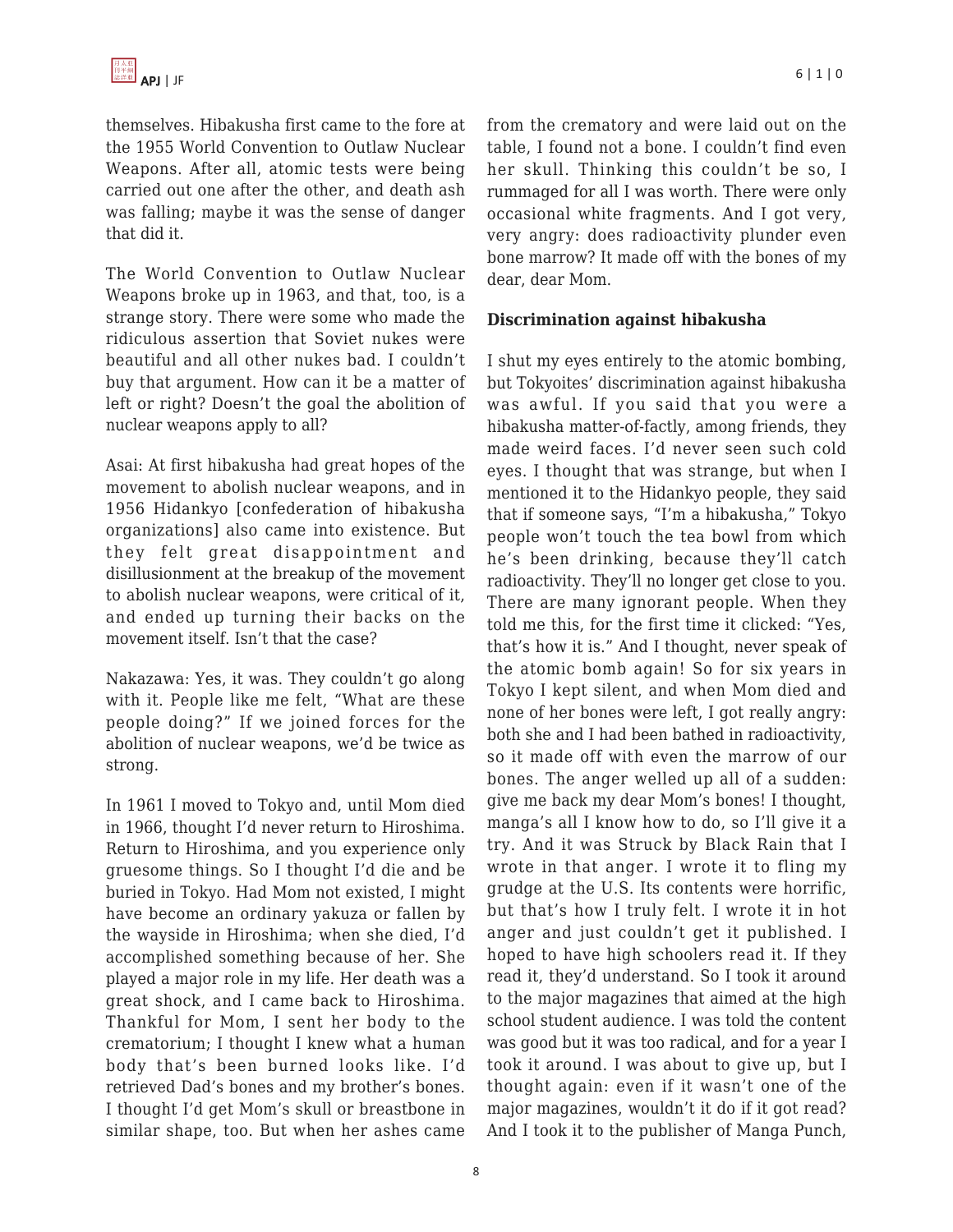the porno magazine. The editor in chief there was a very understanding person, "It moved me greatly." But, "If I publish this, both Nakazawa and I will be picked up by the CIA." It was a magazine for young people; "the guys"—truck drivers, taxi drivers—read it.

Within the press, the reaction came back that it was "new." So it came about that I should write a "black rain" series.

Asai: Did you get reactions from readers focusing on the hibakusha aspect?

Nakazawa: "Did such things really happen?"—people expressed doubts like that. Which means they know absolutely nothing about the atomic bombing. Since I write only about what I had seen; it's not fiction. But although lots of people say Japan's "the only country to suffer atomic bombing," it's not understood in the least. On the contrary, I was the one who was shocked. I received letters, and they brought me up short. It was virtually the same as when I published Hadashi no Gen: "Is that true?" "Tell us more!"—the vast majority of messages was like that. "I never dreamed that war and atomic bombing were so brutal."

## **Barefoot Gen in School Libraries**

Asai: Hadashi no Gen is in the libraries of primary and middle schools, and if they take courage and read it, I think they'll be able to understand Hiroshima better. How do you as author feel about that?

Nakazawa: After all, the overwhelming majority became aware of war and atomic bombing via Hadashi no Gen. In that sense—I don't pride myself on it—but I'm a pioneer. Even though Hiroshima figures in children's literature, there's nothing that takes it that far. I think manga offers the best access. That people are being made aware of war and atomic bombing via Hadashi no Gen: that's the height of luck for an author.



One of the most important animated films

Asai: Why on earth does the Ministry of Education allow the libraries of primary and middle schools to keep work that's so anti-war and anti-emperor system?

Nakazawa: I too find it strange. As for manga in school libraries, Hadashi no Gen was the very first. It paved the way. Thanks to Gen, it's permeated by now to the average person. For me, it's a delight to think that something I wrote has permeated that far.

#### **Gen dramatized on TV**

Asai: It was dramatized recently for TV. I felt then the limits of TV dramatization…

Nakazawa: There certainly are limits. They removed a core issue—the emperor system. Nothing to be done about that. I think the emperor system is absolutely intolerable. Japanese still haven't passed their own judgment on the emperor system. I get angry. Even now it's not too late. Unless we pass judgment on such issues….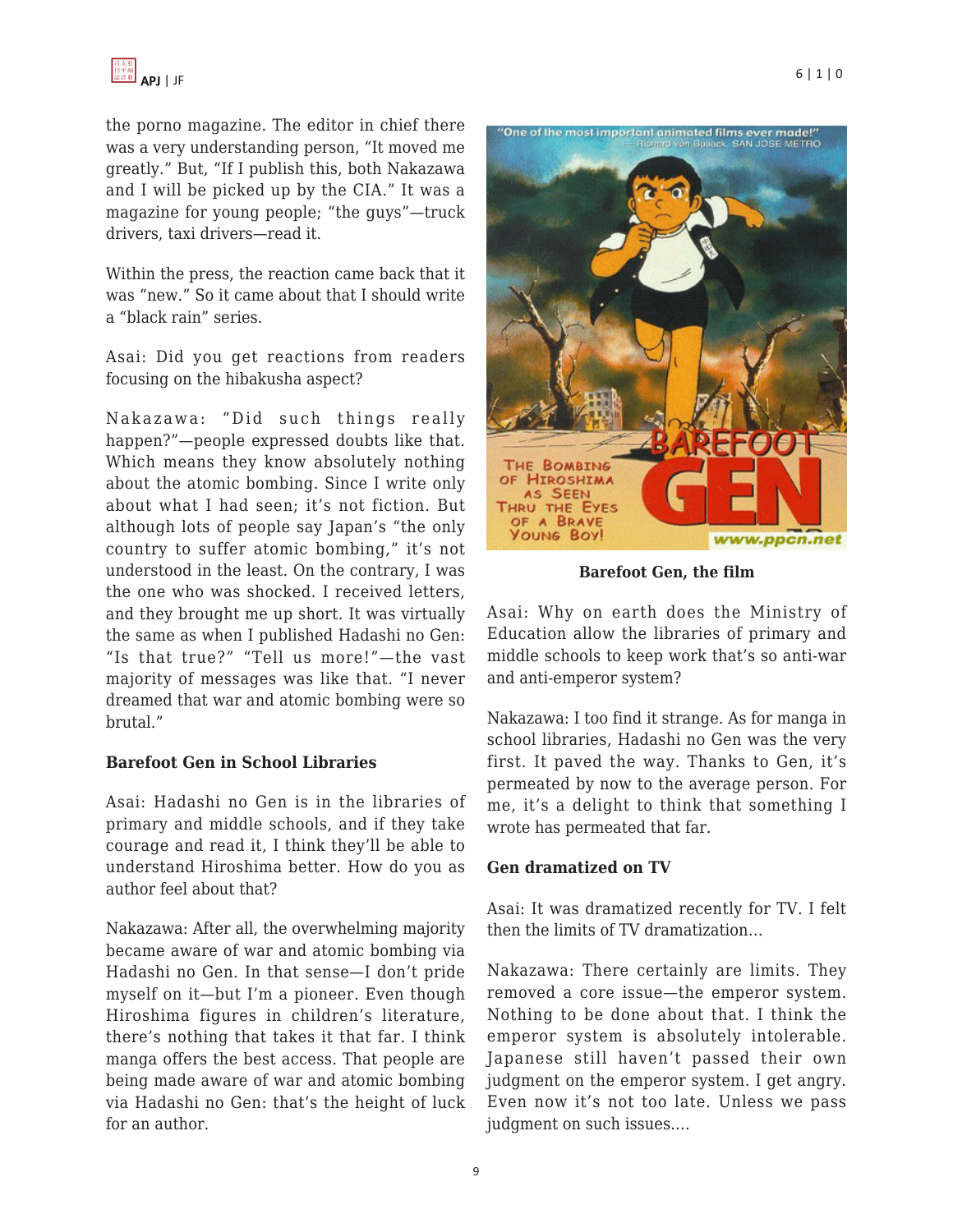# **The Responsibility of the emperor**

## Asai: Pass judgment—how?

Nakazawa: By a people's court, actually. The Japanese people must ask many more questions: how much, beginning with the great Tokyo air raid, the Japanese archipelago suffered because of the emperor, how the emperor system is at the very source. To speak of constitutional revision, my position is that it's okay to change the clauses about the emperor—but only those clauses. The rest can't be changed. Article 9? Preposterous! Absolutely can't be changed.

Asai: In your 'Hadashi no Gen' Autobiography [1994], you say that as you keep writing about the atomic bombing, you sometimes need to write light stuff.

Nakazawa: When I write scenes of the atomic bombing, the stench of the corpses comes wafting. The stench gets into my nose, and appalling corpses come after me, eyeballs gouged out, bloated; it's really unbearable. Because I'm drawn back into the reality of that time. My mood darkens. I don't want to write about it again. At such times, I write light stuff. For a shift in mood.

## **Radiation Effects**

Asai: In Suddenly One Day [Aru hi totsuzen ni] and Something Happens [Nanika ga okoru], the protagonists—second-generation hibakusha—get leukemia. Did such things actually happen?

Nakazawa: It's possible.

Asai: I've heard that as of now the Radiation Effects Research Foundation doesn't recognize effects on the next generation.

Nakazawa: I think such effects exist. I worry. I worried when my own children were born because I was a hibakusha. I was uneasy—what would I do if the radiation caused my child to be born malformed?—but fortunately he was born whole. I try to have him get the secondgeneration hibakusha check-up. There's a medical exam system for second-generation hibakusha; the exam itself is free of charge. But we were uneasy at the time my wife conceived him. We were also uneasy when we got married. Fortunately, there were hibakusha in her family, too, so she was understanding. I worried at the time we got married that there would be opposition. Luckily, people were understanding, and the marriage went off without a hitch. When the children married, I worried secretly. Now we have two grandchildren.

Asai: You met Kurihara Sadako [noted Hiroshima poet/activist, 1912-2005].

Nakazawa: She and I appeared once together on NHK TV. Eight years or so ago. On an NHK Special. A dialog. The location was Honkawa Elementary School. We discussed the experience of the atomic bomb. In broad Hiroshima dialect, Kurihara said to me, "Nakazawa-san, good that you came back to Hiroshima"—that's how we began.

Asai: I thought Kurihara was a very honest Hiroshima thinker.

Nakazawa: I too liked her. She wrote bitterly critical things. Like me, I thought. She wrote sharply against the emperor system, too. After all, our dispositions matched. But in Hiroshima she became isolated. If you say bitter things, organizations divide into left and right. Even though you're stronger, if everyone gets together…. Say something sharp, and people disagree, and label you. That no good. The peace movement has to be united. That's why I never join political parties. It's something I hate—that Japanese are so quick to apply labels. Immediately apply a label and they say, "he's that faction or that one," and dismiss him. No broadmindedness. If a job comes, I respond with an "Okay." But I never concern myself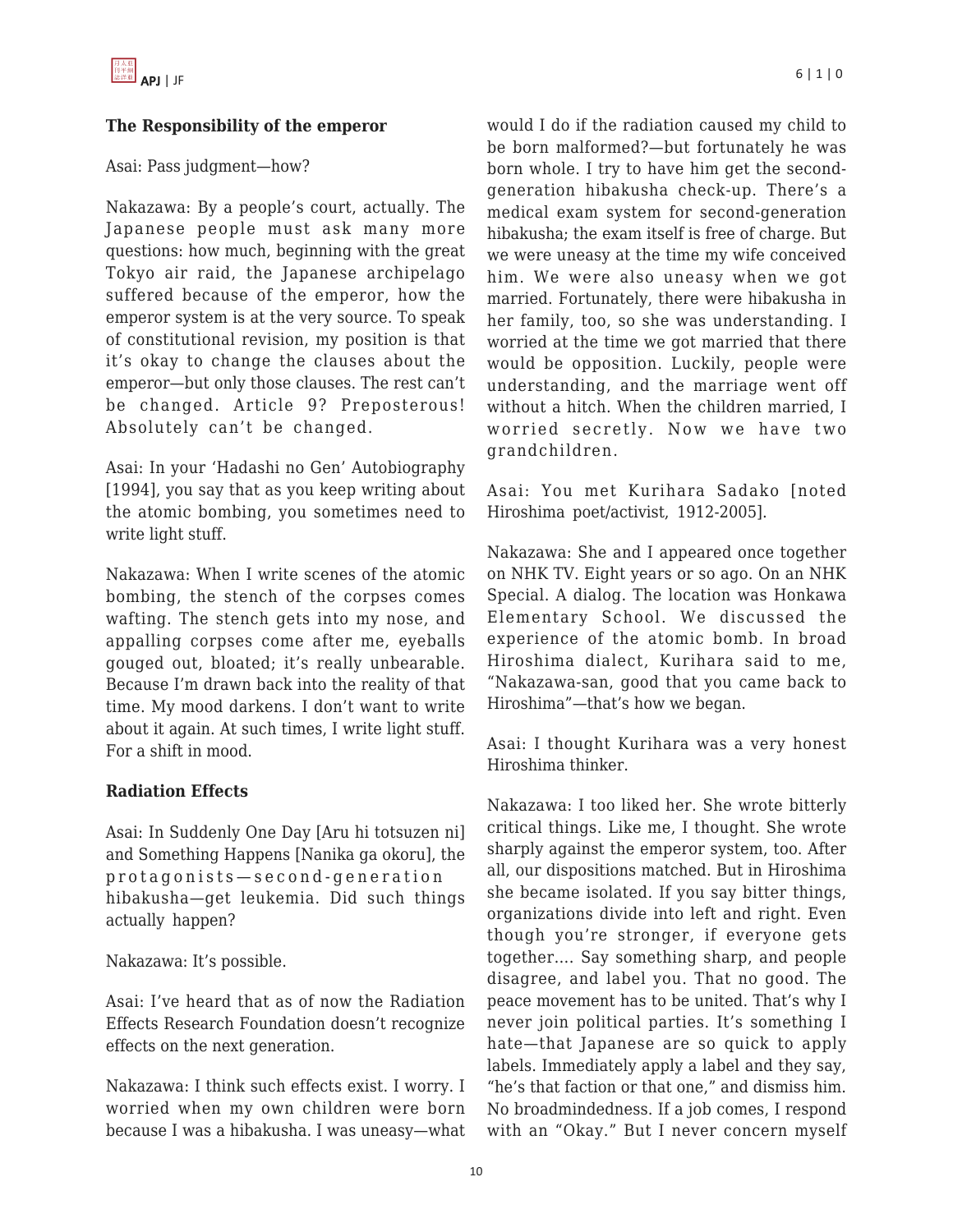with political parties.

Asai: How did you come to want to return to Hiroshima?

Nakazawa: Up until ten years ago I stayed absolutely away from Hiroshima. Merely seeing the city of Hiroshima brings back memories. The past. Seeing the rivers, I see in my mind's eye rivers of white bones. Or the good spots for catching the crabs that grew fat on human flesh. Such memories come back, and when I walk about, I remember, "This happened," "That happened." I can't bear to remember the smell of the corpses. I wanted to stay away from Hiroshima. I can't express that stench in words. It brings back things I don't want to remember. This frame of mind of mine is likely the same as for other hibakusha. My former teacher is here, and classmates gather for his birthdays. So I think, "Yes, Hiroshima's okay." I have friends here. Time has swept them away, those vivid memories. So I've come to want to be buried in Hiroshima. I like the Inland Sea, so I'll have them scatter my ashes. I don't need a tombstone.

## **Hiroshima, Auschwitz and Article 9**

Asai: Why can't Hiroshima become like Auschwitz?

Nakazawa: Japanese aren't persistent about remembering the war: isn't that the case? When at Auschwitz I see mounds of eyeglasses or mounds of human hair, I think, "What persistence!" There's no such persistence among Japanese, not only about Hiroshima. I wish Japanese had what it takes to pass the story on. To erase history is to forget. I'd like there to be at least enough persistence to pass it on. I'd like to expect that of the Japanese. I do expect it of the next generation. I've given up on the older generation. I have hopes of the next generation: reading Hadashi no Gen, they're good enough to say, "What was that?" On that point I'm optimistic. I want them to put their imaginations to work; I absolutely want them to inherit it. I want to pass the baton to them. On this point, the trend in Japanese education today is terrifying. I'm afraid the LDP and the opposition parties will never abandon the idea of educational reform.

But defend Article 9 of the Constitution absolutely. Because it came to us bought with blood and tears. People say it was imposed on Japan by the U.S., but back then the people accepted it, and there's nothing more splendid. To forget that and think it's okay to change it because it was imposed—that's a huge mistake. What the peace constitution cost in the pain of blood and tears! We simply must not get rid of it. That's been my thinking about Article 9, from middle school on. Precisely because of it, Japan lives in peace. At the time of the promulgation of the constitution, I was in primary school, and when I was told that it transformed Japan into a country that no longer bears arms, will not have a military, will live in peace, I thought, what a splendid constitution! And I remembered Dad. Indeed, what you learn from your parents is huge. Parents have to teach. Not rely on schoolteachers. Teachers ask me how they should teach. What are they talking about? I say they should at least say, "On August 6 an atom bomb was dropped on Hiroshima." How to convey that to students in more expanded form: I say that's the teachers' function. There are all sorts of teaching materials, so if they don't do it, it's negligence on their part.

Asai: That's hope for Japan; how about Hiroshima?

Nakazawa: The conservative aspects of Hiroshima have to be changed. I think Hiroshima people are really conservative. The numbers of reformists must increase. In order to effect change, each person has to work away at it. I'm a cartoonist, so cartoons are my only weapon. I think everyone has to appeal in whatever position they're in. Wouldn't it be nice if we gradually enlarged our imaginations!